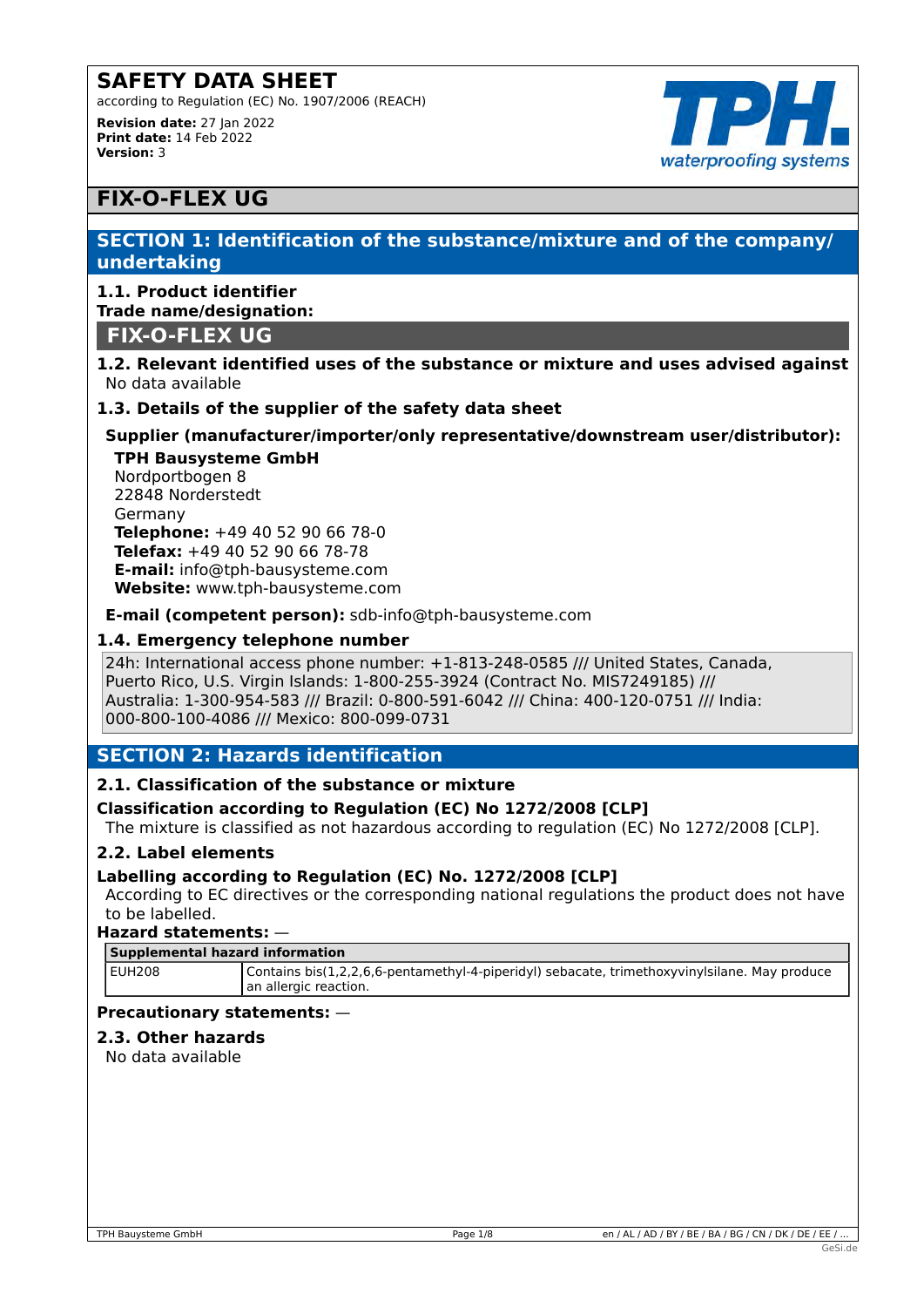according to Regulation (EC) No. 1907/2006 (REACH)



**Revision date:** 27 Jan 2022 **Print date:** 14 Feb 2022 **Version:** 3

# **FIX-O-FLEX UG**

# **SECTION 3: Composition/information on ingredients**

### **3.2. Mixtures**

### **Hazardous ingredients / Hazardous impurities / Stabilisers:**

| <b>Product identifiers</b>                                                                    | Substance name<br>Classification according to Regulation (EC) No 1272/2008 [CLP]                                                                                                                    | <b>Concentration</b>       |
|-----------------------------------------------------------------------------------------------|-----------------------------------------------------------------------------------------------------------------------------------------------------------------------------------------------------|----------------------------|
| CAS No.: 2768-02-7<br>EC No.: 220-449-8                                                       | trimethoxyvinylsilane<br>Acute Tox. 4 (H332), Flam. Liq. 3 (H226), Skin Sens. 1B (H317)                                                                                                             | $1 - \leq 2$<br>weight-%   |
| <b>REACH No.:</b><br>01-2119513215-52-XXXX                                                    | $\langle\!\!\langle\!\!\langle\mathbf{\rangle}\rangle\!\!\rangle$ Warning                                                                                                                           |                            |
| CAS No.: 13822-56-5<br><b>EC No.: 237-511-5</b>                                               | 3-(trimethoxysilyl)propylamine<br>Eye Dam. 1 (H318), Skin Irrit. 2 (H315)<br>$\langle \cdot \rangle$<br><b>Danger</b>                                                                               | $0 - \le 0.99$<br>weight-% |
| CAS No.: 41556-26-7<br><b>EC No.: 255-437-1</b><br><b>REACH No.:</b><br>01-2119491304-40-XXXX | bis(1,2,2,6,6-pentamethyl-4-piperidyl) sebacate<br>Aquatic Acute 1 (H400), Aquatic Chronic 1 (H410), Skin Sens. 1 (H317)<br>$\langle\!\!\!\langle \rangle\!\!\!\langle\rangle\!\!\!\rangle$ Warning | $0 - 0.25$<br>weight-%     |

*Full text of H- and EUH-phrases: see section 16.*

# **SECTION 4: First aid measures**

# **4.1. Description of first aid measures**

### **General information:**

In case of accident or unwellness, seek medical advice immediately (show directions for use or safety data sheet if possible). Remove victim out of the danger area. Remove contaminated, saturated clothing. If unconscious but breathing normally, place in recovery position and seek medical advice. Do not leave affected person unattended.

### **Following inhalation:**

Provide fresh air.

# **Following ingestion:**

Rinse mouth. Let water be drunken in little sips (dilution effect). Get medical advice/attention if you feel unwell. Hydrolysis Release of: Methanol

### **4.2. Most important symptoms and effects, both acute and delayed** No known symptoms to date.

### **4.3. Indication of any immediate medical attention and special treatment needed** Treat symptomatically.

# **SECTION 5: Firefighting measures**

# **5.1. Extinguishing media**

### **Suitable extinguishing media:**

alcohol resistant foam Carbon dioxide (CO2) Water spray jet Co-ordinate fire-fighting measures to the fire surroundings.

# **Unsuitable extinguishing media:**

Full water jet

# **5.2. Special hazards arising from the substance or mixture**

# **Hazardous combustion products:**

In case of fire: Gases/vapours, toxic

# **5.3. Advice for firefighters**

Wear a self-contained breathing apparatus and chemical protective clothing.

# **5.4. Additional information**

Collect contaminated fire extinguishing water separately. Do not allow entering drains or surface water.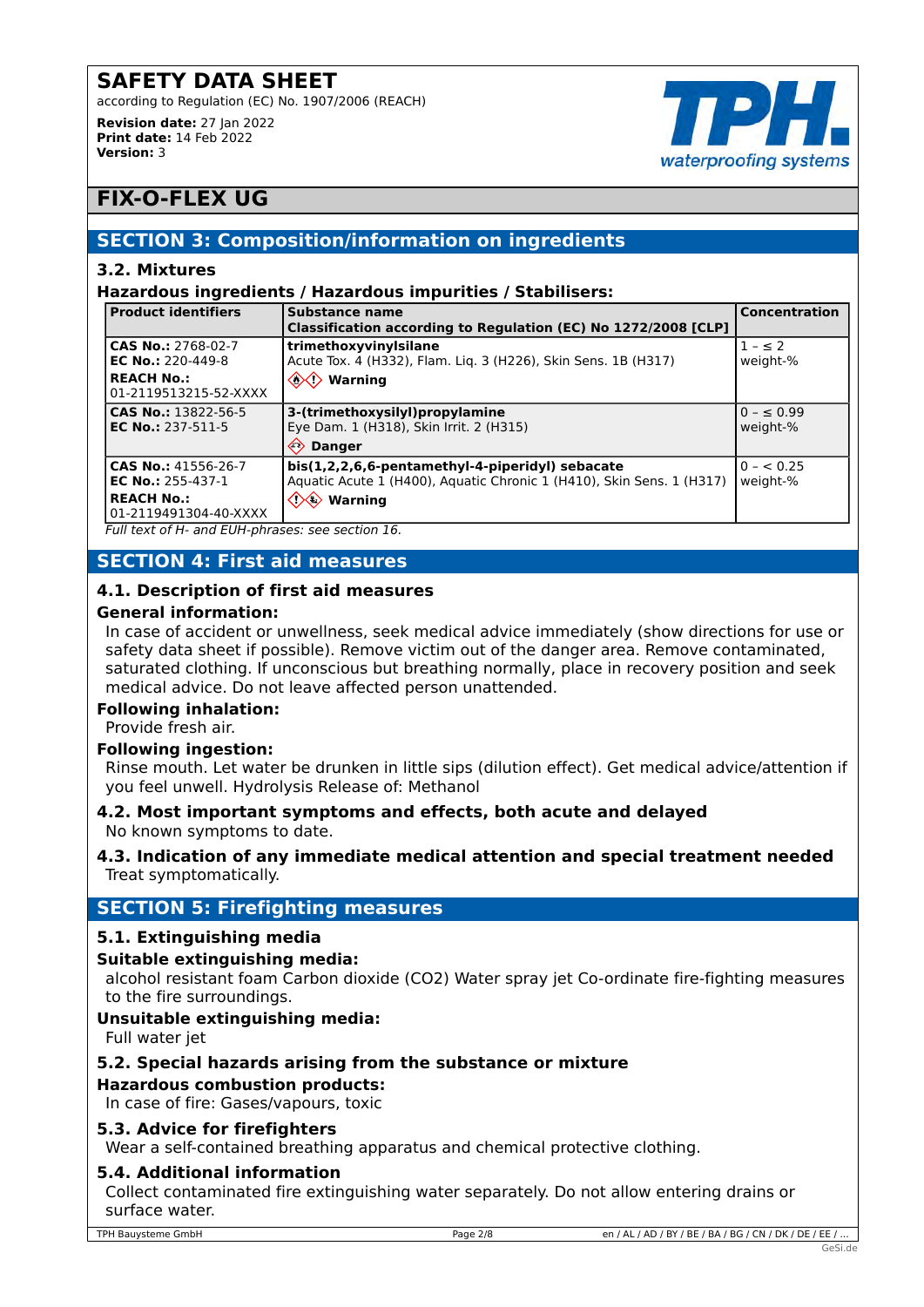according to Regulation (EC) No. 1907/2006 (REACH) **Revision date:** 27 Jan 2022 **Print date:** 14 Feb 2022



# **FIX-O-FLEX UG**

**Version:** 3

# **SECTION 6: Accidental release measures**

### **6.1. Personal precautions, protective equipment and emergency procedures**

### **6.1.1. For non-emergency personnel**

### **Personal precautions:**

Avoid breathing dust/fume/gas/mist/vapours/spray. Remove persons to safety.

### **Protective equipment:**

Wear protective gloves/protective clothing/eye protection/face protection.

### **6.1.2. For emergency responders**

### **Personal protection equipment:**

Personal protection equipment: see section 8

### **6.2. Environmental precautions**

Do not allow to enter into surface water or drains.

# **6.3. Methods and material for containment and cleaning up**

### **For containment:**

Absorb with liquid-binding material (sand, diatomaceous earth, acid- or universal binding agents).

### **Other information:**

Hydrolysis Release of: Methanol

### **6.4. Reference to other sections**

Safe handling: see section 7 Personal protection equipment: see section 8 Disposal: see section 13

### **6.5. Additional information**

Use appropriate container to avoid environmental contamination.

# **SECTION 7: Handling and storage**

# **7.1. Precautions for safe handling**

### **Protective measures**

### **Advices on safe handling:**

Wear personal protection equipment (refer to section 8).

### **Advices on general occupational hygiene**

When using do not eat, drink or smoke. Avoid contact with eyes and skin.

### **7.2. Conditions for safe storage, including any incompatibilities Technical measures and storage conditions:**

Keep container tightly closed in a cool, well-ventilated place.

#### **7.3. Specific end use(s)** No data available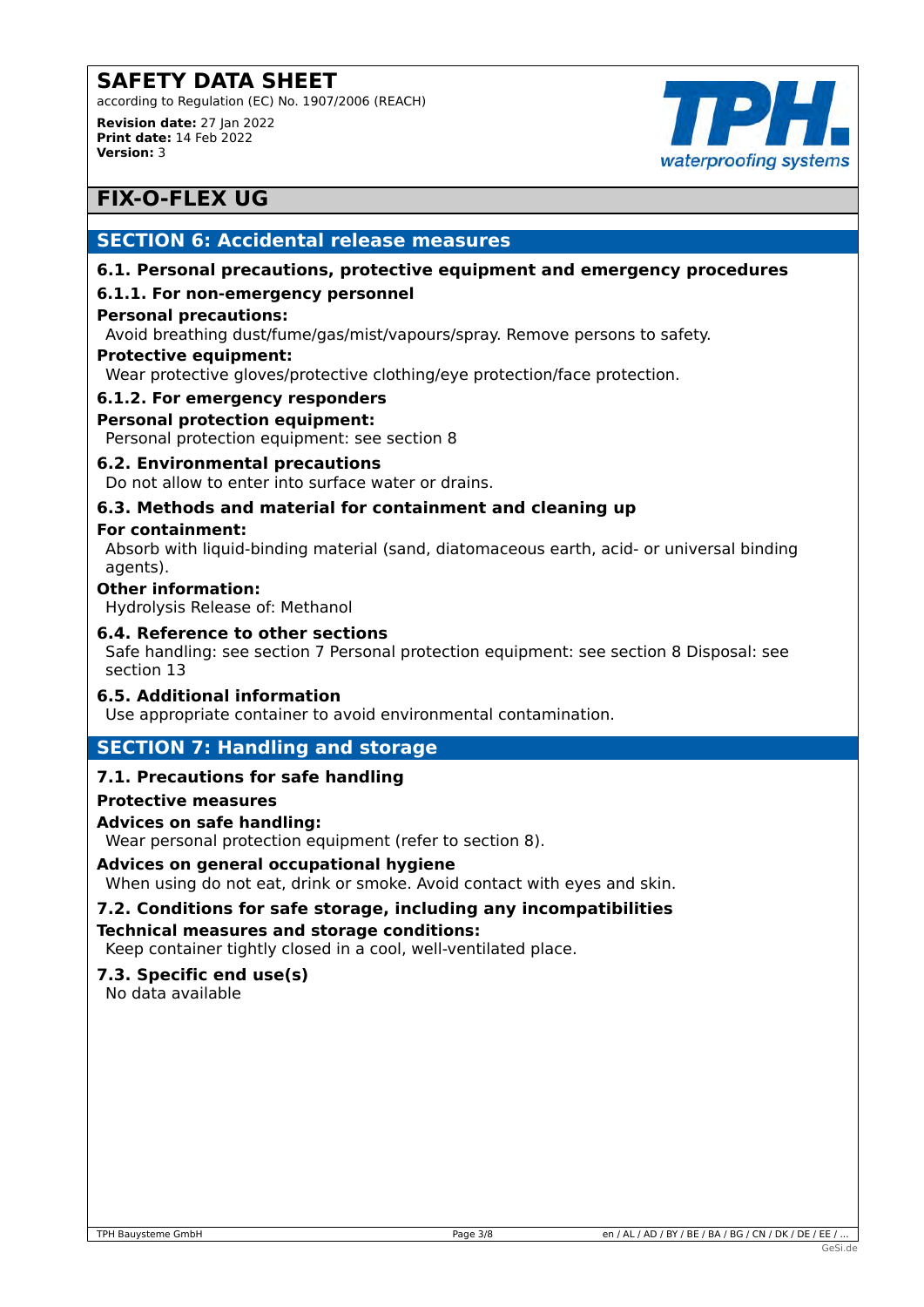according to Regulation (EC) No. 1907/2006 (REACH) **Revision date:** 27 Jan 2022



# **FIX-O-FLEX UG**

**Print date:** 14 Feb 2022

**Version:** 3

# **SECTION 8: Exposure controls/personal protection**

### **8.1. Control parameters**

#### **8.1.1. Occupational exposure limit values**

| (country of<br>origin) | Limit value type Substance name                                         | $\left  \, \mathbb{0} \right\rangle$ Long-term occupational exposure limit value<br>2 Short-term occupational exposure limit value<br>3 Instantaneous value<br>4 Monitoring and observation processes<br>  ⑤ Remark |
|------------------------|-------------------------------------------------------------------------|---------------------------------------------------------------------------------------------------------------------------------------------------------------------------------------------------------------------|
| Ontario (CA)           | trimethoxyvinylsilane<br>CAS No.: 2768-02-7<br><b>EC No.: 220-449-8</b> | $(2)$ 10 ppm (60 mg/m <sup>3</sup> )                                                                                                                                                                                |

# **8.1.2. Biological limit values**

No data available

# **8.1.3. DNEL-/PNEC-values**

No data available

### **8.2. Exposure controls**

# **8.2.1. Appropriate engineering controls**

No data available

# **8.2.2. Personal protection equipment**

### **Eye/face protection:**

Eye glasses with side protection EN 166

### **Skin protection:**

Tested protective gloves must be worn EN ISO 374 Breakthrough times and swelling properties of the material must be taken into consideration. In the case of wanting to use the gloves again, clean them before taking off and air them well.

### **Other protection measures:**

Protective clothing.

### **8.2.3. Environmental exposure controls**

No data available

# **SECTION 9: Physical and chemical properties**

### **9.1. Information on basic physical and chemical properties**

- **Appearance**
- **Physical state:** Liquid **Colour:** black, grey

# **Safety relevant basis data**

**Odour:** not determined

| <b>Parameter</b>                                | Value          | at °C | 1 Method |
|-------------------------------------------------|----------------|-------|----------|
|                                                 |                |       | 2 Remark |
| рH                                              | not determined |       |          |
| Melting point                                   | not determined |       |          |
| Freezing point                                  | not determined |       |          |
| Initial boiling point and boiling range         | not determined |       |          |
| Decomposition temperature                       | not determined |       |          |
| Flash point                                     | not determined |       |          |
| Evaporation rate                                | not determined |       |          |
| Auto-ignition temperature                       | not determined |       |          |
| Upper/lower flammability or<br>explosive limits | not determined |       |          |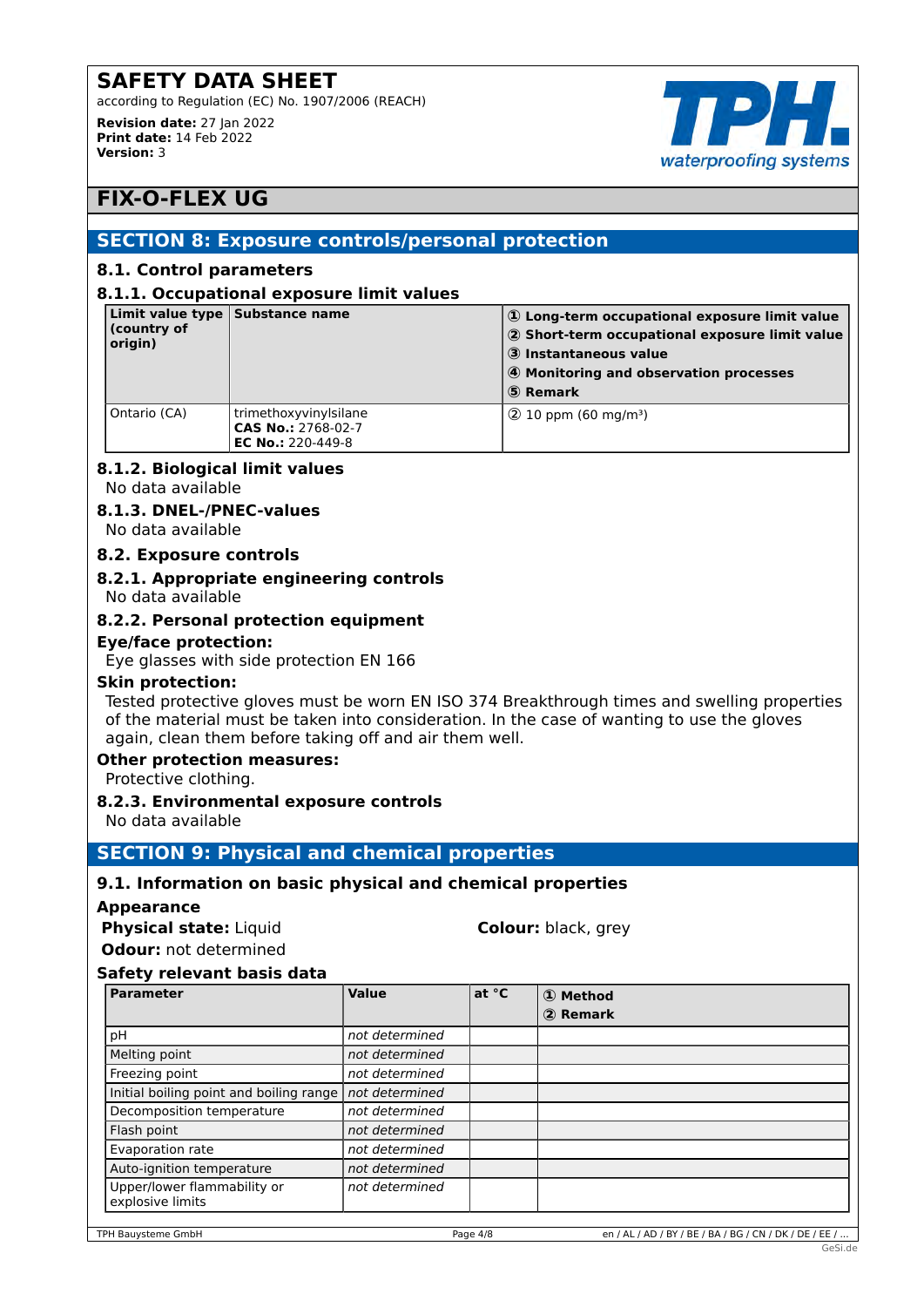according to Regulation (EC) No. 1907/2006 (REACH)

**Revision date:** 27 Jan 2022 **Print date:** 14 Feb 2022 **Version:** 3



# **FIX-O-FLEX UG**

| <b>Parameter</b>                       | <b>Value</b>                    | at °C | 1 Method |
|----------------------------------------|---------------------------------|-------|----------|
|                                        |                                 |       | 2 Remark |
| Vapour pressure                        | not determined                  |       |          |
| Vapour density                         | not determined                  |       |          |
| Density                                | $\approx$ 1.2 g/cm <sup>3</sup> |       |          |
| Relative density                       | not determined                  |       |          |
| <b>Bulk density</b>                    | not determined                  |       |          |
| Water solubility                       | not determined                  |       |          |
| Partition coefficient: n-octanol/water | not determined                  |       |          |
| Dynamic viscosity                      | not determined                  |       |          |
| Kinematic viscosity                    | not determined                  |       |          |

### **9.2. Other information**

No data available

# **SECTION 10: Stability and reactivity**

### **10.1. Reactivity**

Hydrolysis Release of: Methanol

### **10.2. Chemical stability**

No data available

# **10.3. Possibility of hazardous reactions**

No data available

# **10.4. Conditions to avoid**

No data available

# **10.5. Incompatible materials**

No data available

# **10.6. Hazardous decomposition products**

Methanol

# **SECTION 11: Toxicological information**

# **11.1. Information on hazard classes as defined in Regulation (EC) No 1272/2008**

| Substance name                  | <b>Toxicological information</b>                        |
|---------------------------------|---------------------------------------------------------|
| trimethoxyvinylsilane           | $LD_{50}$ oral:                                         |
| <b>CAS No.:</b> 2768-02-7       | 7,120 - 7,236 mg/kg (Rat)                               |
| <b>EC No.:</b> 220-449-8        | LC <sub>50</sub> Acute inhalation toxicity (dust/mist): |
|                                 | 16.8 mg/l (Rat)                                         |
| 3-(trimethoxysilyl) propylamine | $LD_{50}$ oral:                                         |
| CAS No.: 13822-56-5             | 3,010 mg/kg                                             |
| EC No.: 237-511-5               | LD <sub>50</sub> dermal:                                |
|                                 | 11,460 mg/kg                                            |

### **Acute oral toxicity:**

Based on available data, the classification criteria are not met.

### **Acute dermal toxicity:**

Based on available data, the classification criteria are not met.

### **Acute inhalation toxicity:**

Based on available data, the classification criteria are not met.

### **Skin corrosion/irritation:**

Based on available data, the classification criteria are not met.

### **Serious eye damage/irritation:**

Based on available data, the classification criteria are not met.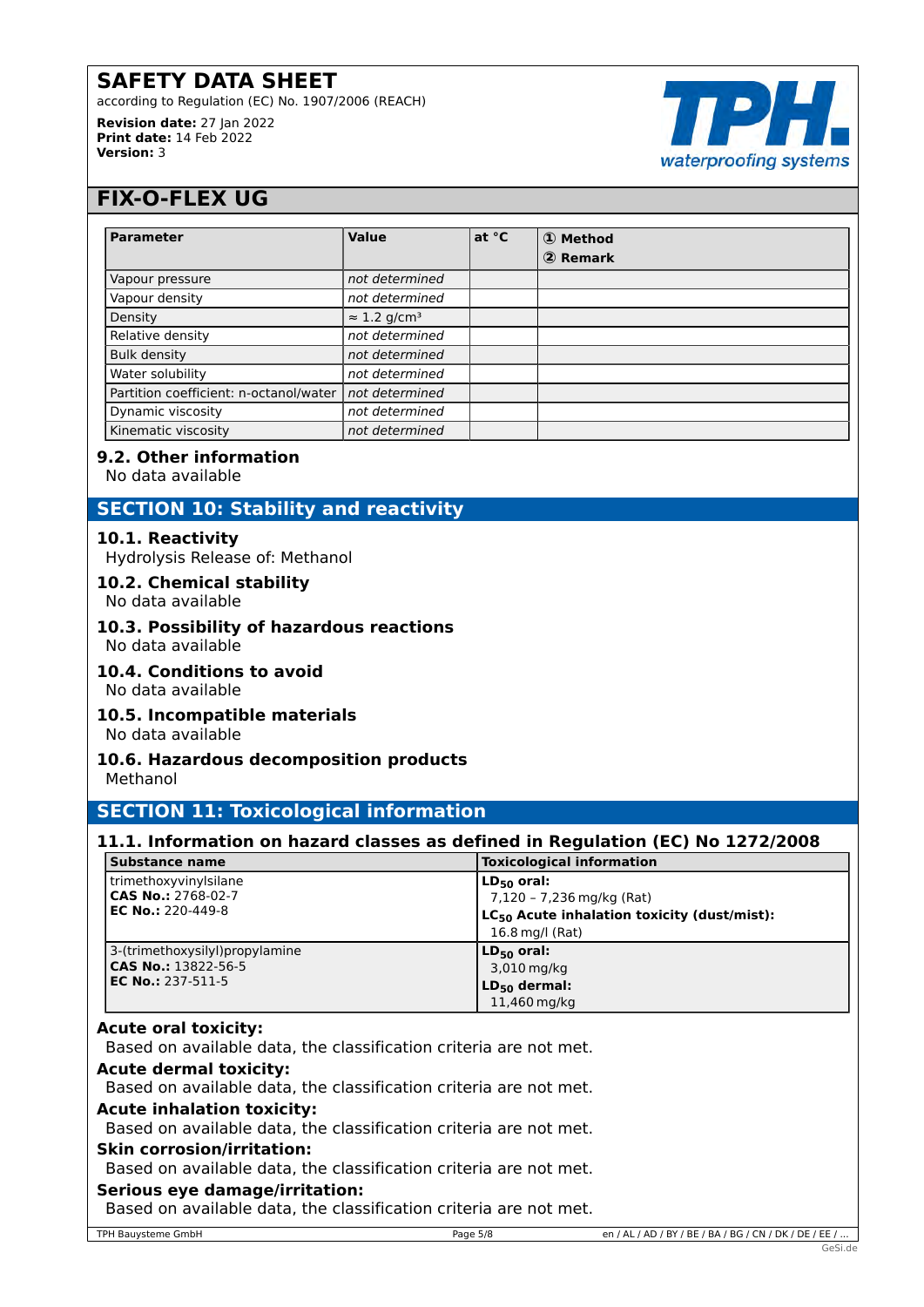according to Regulation (EC) No. 1907/2006 (REACH) **Revision date:** 27 Jan 2022 **Print date:** 14 Feb 2022

waterproofing systems

# **FIX-O-FLEX UG**

**Version:** 3

### **Respiratory or skin sensitisation:**

Contains bis(1,2,2,6,6-pentamethyl-4-piperidyl) sebacate. May produce an allergic reaction.

### **Germ cell mutagenicity:**

Based on available data, the classification criteria are not met.

### **Carcinogenicity:**

Based on available data, the classification criteria are not met.

#### **Reproductive toxicity:**

Based on available data, the classification criteria are not met.

#### **STOT-single exposure:**

Based on available data, the classification criteria are not met.

# **STOT-repeated exposure:**

Based on available data, the classification criteria are not met.

#### **Aspiration hazard:**

Based on available data, the classification criteria are not met.

# **Additional information:**

No data available

# **11.2. Information on other hazards**

No data available

# **SECTION 12: Ecological information**

# **12.1. Toxicity**

| <b>Substance name</b>                                                             | <b>Toxicological information</b>                                                                                                                                                                                                                                                    |
|-----------------------------------------------------------------------------------|-------------------------------------------------------------------------------------------------------------------------------------------------------------------------------------------------------------------------------------------------------------------------------------|
| trimethoxyvinylsilane<br>CAS No.: 2768-02-7<br><b>EC No.: 220-449-8</b>           | EC <sub>50</sub> : 957 mg/l 3 d (Algae/water plant, Desmodesmus<br>subspicatus)<br>$LC_{50}$ : 191 mg/l 4 d (fish, Oncorhynchus mykiss (Rainbow<br>trout))<br>$EC_{50}$ : 168.1 mg/l 2 d (crustaceans, Daphnia magna (Big<br>water flea))                                           |
| 3-(trimethoxysilyl)propylamine<br>CAS No.: 13822-56-5<br><b>EC No.: 237-511-5</b> | LC <sub>50</sub> : >934 mg/l (fish, Danio rerio (zebrafish)) OECD 203<br>EC <sub>50</sub> : 331 mg/l (crustaceans, Daphnia magna (Big water<br>flea)) OECD 202<br>$IC_{50}$ : >1,000 mg/l (Pseudokirchneriella subcapitata) OECD<br>201<br>$EC_{50}$ : 43 mg/l (Pseudomonas putida) |

### **12.2. Persistence and degradability**

| Substance name                                      | <b>Biodegradation</b> | l Remark |
|-----------------------------------------------------|-----------------------|----------|
| 3-(trimethoxysilyl)propylamine                      | Yes, rapidly          |          |
| $ICAS No.: 13822-56-5$<br><b>IEC No.: 237-511-5</b> |                       |          |

# **12.3. Bioaccumulative potential**

No data available

# **12.4. Mobility in soil**

No data available

### **12.5. Results of PBT and vPvB assessment**

| Substance name                                                                           | <b>Results of PBT and vPvB assessment</b> |  |
|------------------------------------------------------------------------------------------|-------------------------------------------|--|
| trimethoxyvinylsilane<br>$ CAS No.: 2768-02-7$<br>l <b>EC No.:</b> 220-449-8             |                                           |  |
| 3-(trimethoxysilyl)propylamine<br><b>CAS No.:</b> 13822-56-5<br><b>EC No.:</b> 237-511-5 |                                           |  |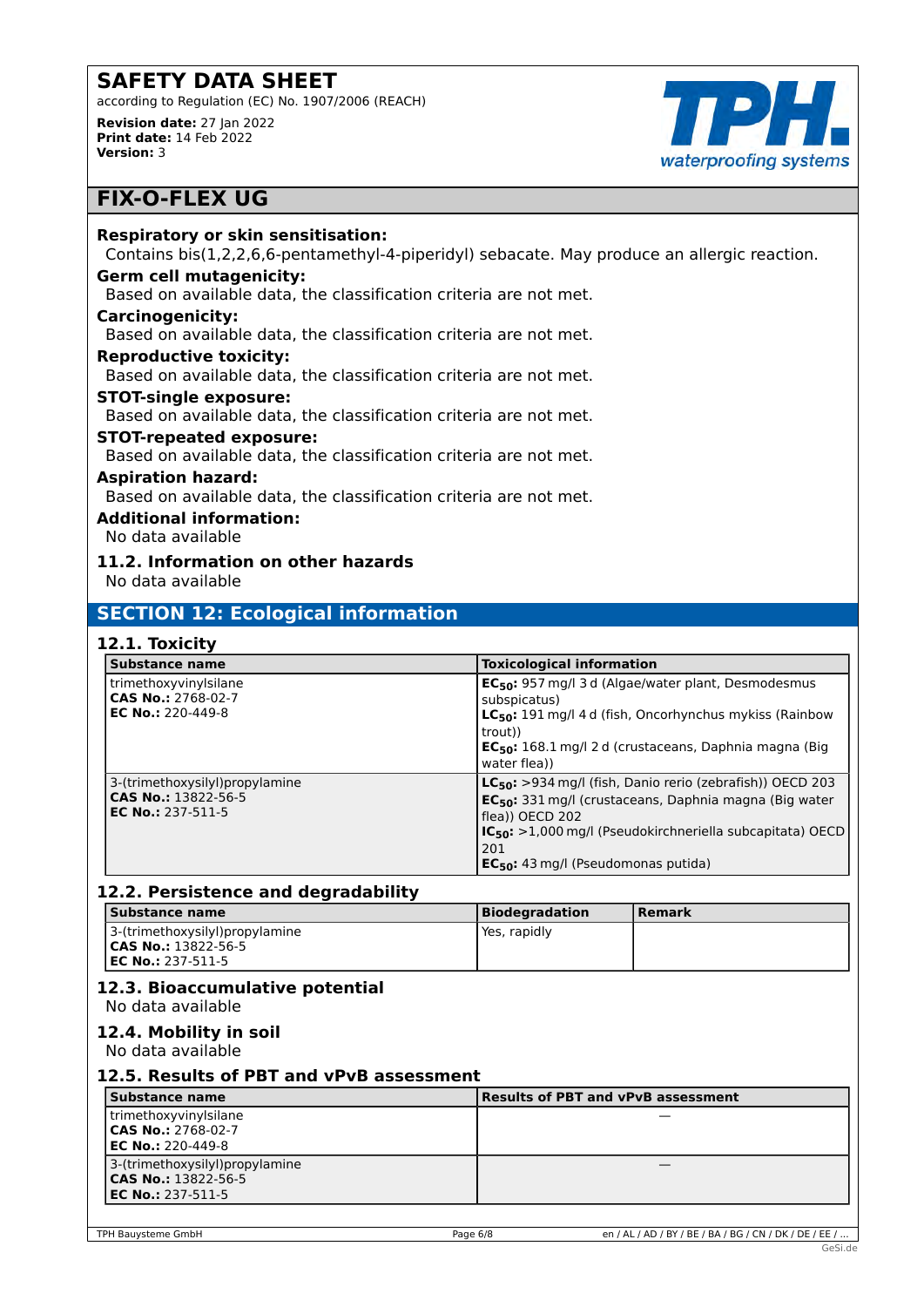according to Regulation (EC) No. 1907/2006 (REACH) **Revision date:** 27 Jan 2022 **Print date:** 14 Feb 2022



# **FIX-O-FLEX UG**

**Version:** 3

| Substance name                                          | Results of PBT and vPvB assessment |  |
|---------------------------------------------------------|------------------------------------|--|
| bis(1,2,2,6,6-pentamethyl-4-piperidyl) sebacate         |                                    |  |
| <b>CAS No.: 41556-26-7</b><br><b>IEC No.: 255-437-1</b> |                                    |  |

#### **12.6. Endocrine disrupting properties** No data available

#### **12.7. Other adverse effects**

No data available

### **SECTION 13: Disposal considerations**

### **13.1. Waste treatment methods**

**13.1.1. Product/Packaging disposal**

### **Waste codes/waste designations according to EWC/AVV**

#### **Waste code product**

08 04 10 waste adhesives and sealants other than those mentioned in 08 04 09

#### **Waste treatment options**

#### **Appropriate disposal / Product:**

Consult the appropriate local waste disposal expert about waste disposal.

# **SECTION 14: Transport information**

| Land transport (ADR/RID) Inland waterway craft                   | (ADN)                                                            | Sea transport (IMDG)                                             | Air transport (ICAO-TI /<br><b>IATA-DGR)</b>                     |  |
|------------------------------------------------------------------|------------------------------------------------------------------|------------------------------------------------------------------|------------------------------------------------------------------|--|
| 14.1. UN number or ID number                                     |                                                                  |                                                                  |                                                                  |  |
| No dangerous good in<br>sense of these transport<br>regulations. | No dangerous good in<br>sense of these transport<br>regulations. | No dangerous good in<br>sense of these transport<br>regulations. | No dangerous good in<br>sense of these transport<br>regulations. |  |
|                                                                  | 14.2. UN proper shipping name                                    |                                                                  |                                                                  |  |
| No dangerous good in<br>sense of these transport<br>regulations. | No dangerous good in<br>sense of these transport<br>regulations. | No dangerous good in<br>sense of these transport<br>regulations. | No dangerous good in<br>sense of these transport<br>regulations. |  |
| 14.3. Transport hazard class(es)                                 |                                                                  |                                                                  |                                                                  |  |
| not relevant                                                     | not relevant                                                     | not relevant                                                     | not relevant                                                     |  |
| 14.4. Packing group                                              |                                                                  |                                                                  |                                                                  |  |
| not relevant                                                     | not relevant                                                     | not relevant                                                     | not relevant                                                     |  |
| 14.5. Environmental hazards                                      |                                                                  |                                                                  |                                                                  |  |
| not relevant                                                     | not relevant                                                     | not relevant                                                     | not relevant                                                     |  |
|                                                                  | 14.6. Special precautions for user                               |                                                                  |                                                                  |  |
| not relevant                                                     | not relevant                                                     | not relevant                                                     | not relevant                                                     |  |

**14.7. Maritime transport in bulk according to IMO instruments** No data available

# **SECTION 15: Regulatory information**

# **15.1. Safety, health and environmental regulations/legislation specific for the substance or mixture**

### **15.1.1. EU legislation**

No data available